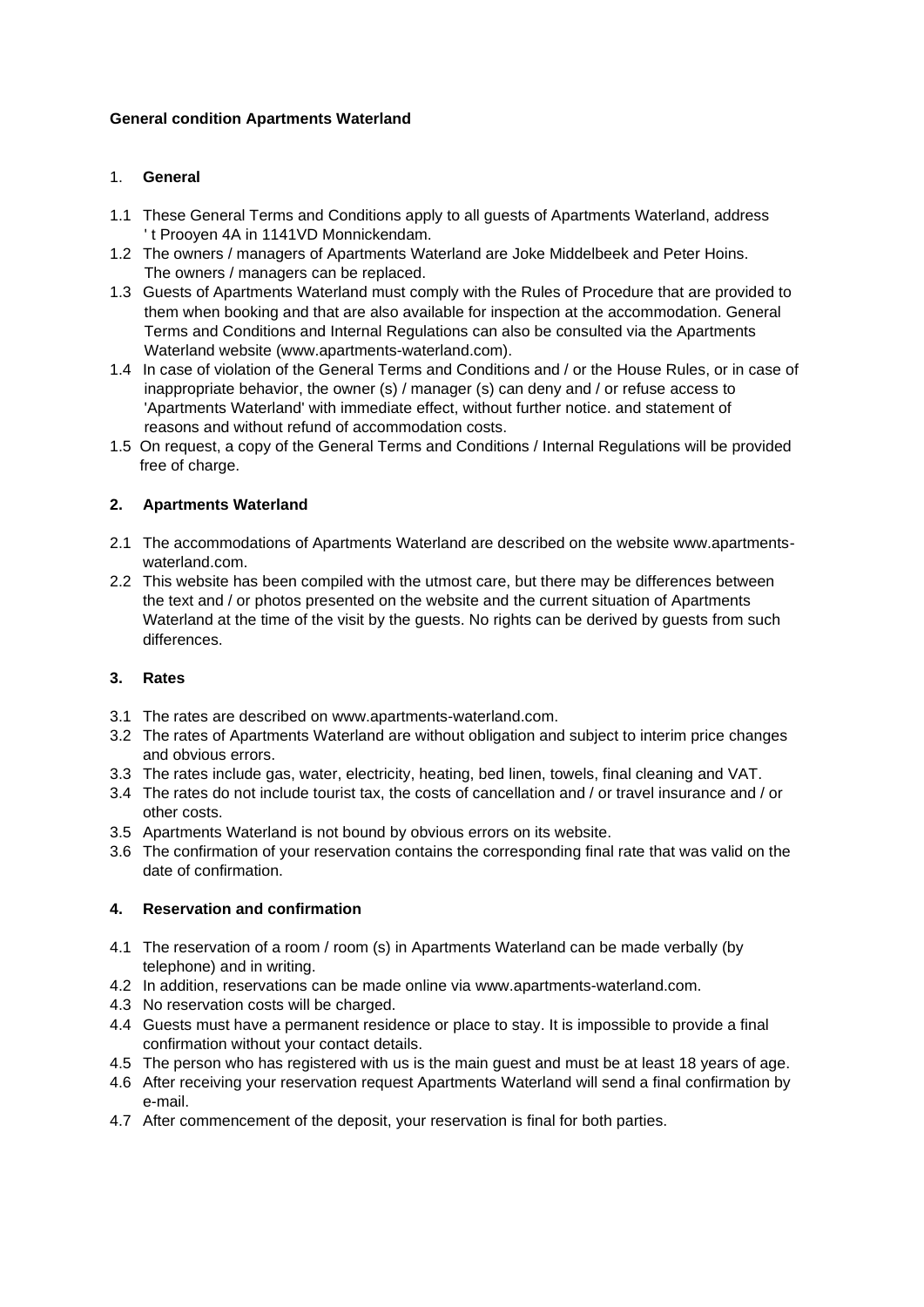# **5. Payment**

- 5.1 After the reservation has been confirmed by Apartments Waterland, you must transfer an advance of 50% of the total accommodation costs to the account of Apartments Waterland.
- 5.2 Unless otherwise agreed, the accommodation costs must be paid in full 14 days before the arrival of the accommodation.
- 5.3 Business guests receive an invoice on request. Private guests can also request this.
- 5.4 Apartments Waterland cannot accept payment by credit card or PIN.

#### **6. Cancellation / No-Show (do not come without cancellation)**

- 6.1 In the unlikely event that you are unable to make use of the reserved room (s), you must report this to the owner (s) as soon as possible so that we can offer the vacated rooms to others as soon as possible. (if we manage to rent out the period or part of the period again, you will receive 75% return of the new rent)
- 6.2 In case of cancellation, the guest (s) pay a fee to the administrator:
- cancellation up to 30 days before the booked date / commencement date is free of charge
- cancellation between 30 and 0 days before the booked date / commencement date: 50% of the agreed price.
- 6.3 No-Show: if you are not present on the booked date / dates without cancellation, 100% of the agreed price will be charged.
- 6.4 To qualify for a refund of the amount already paid (if applicable), the cancellation must be done per mail of post.

#### **7. Arrival and departure**

- 7.1 Upon arrival you must first report to the owner. For legitimacy you will be asked to show your passport or ID.
- 7.2 The main guest receives a key from Apartments Waterland which must be handed in on departure.
- 7.3 Check-in is from noon to 8 p.m. at the latest.
- 7.4 Check-out is possible until 10 a.m. at the latest. Different times only in consultation with the owner / manager.
- 7.5 No refund will be made in the event of early departure.

### **8. Stay (house rules)**

- 8.1 Guests must follow the owner / manager's instructions.
- 8.3 If items are missing or damaged on arrival, please report this to the owner (s) / manager.
- 8.4 Smoking and burning candles is not allowed in the entire house.
- 8.5 It is forbidden to consume, use, trade or carry narcotics.
- 8.4 Noise nuisance, especially between 22:00 and 07:00 and Sunday all day, must be avoided. Please consider our neighbors and other guests.
- 8.5 Radios, televisions, and other sound sources must not be a nuisance to others.
- 8.6 Possible visitors of guests are not allowed to stay in the accommodation without the permission of the owner (s) / manager and without additional payment.
- 8.7 Guests can park the car in the parking spaces in front of the door in accordance with local traffic regulations. Parking is at your own risk.
- 8.8 The accommodation must be in a clean condition upon departure.
- 8.9 Pets are not allowed.

# **9. Liability**

9.1 The owner (s) / managers (s) cannot be held liable for personal injury resulting from the stay in our accommodation, nor can they be held liable for damage, loss or theft of guests' property. In case of disputes, all (legal) costs are for the account of the guests.